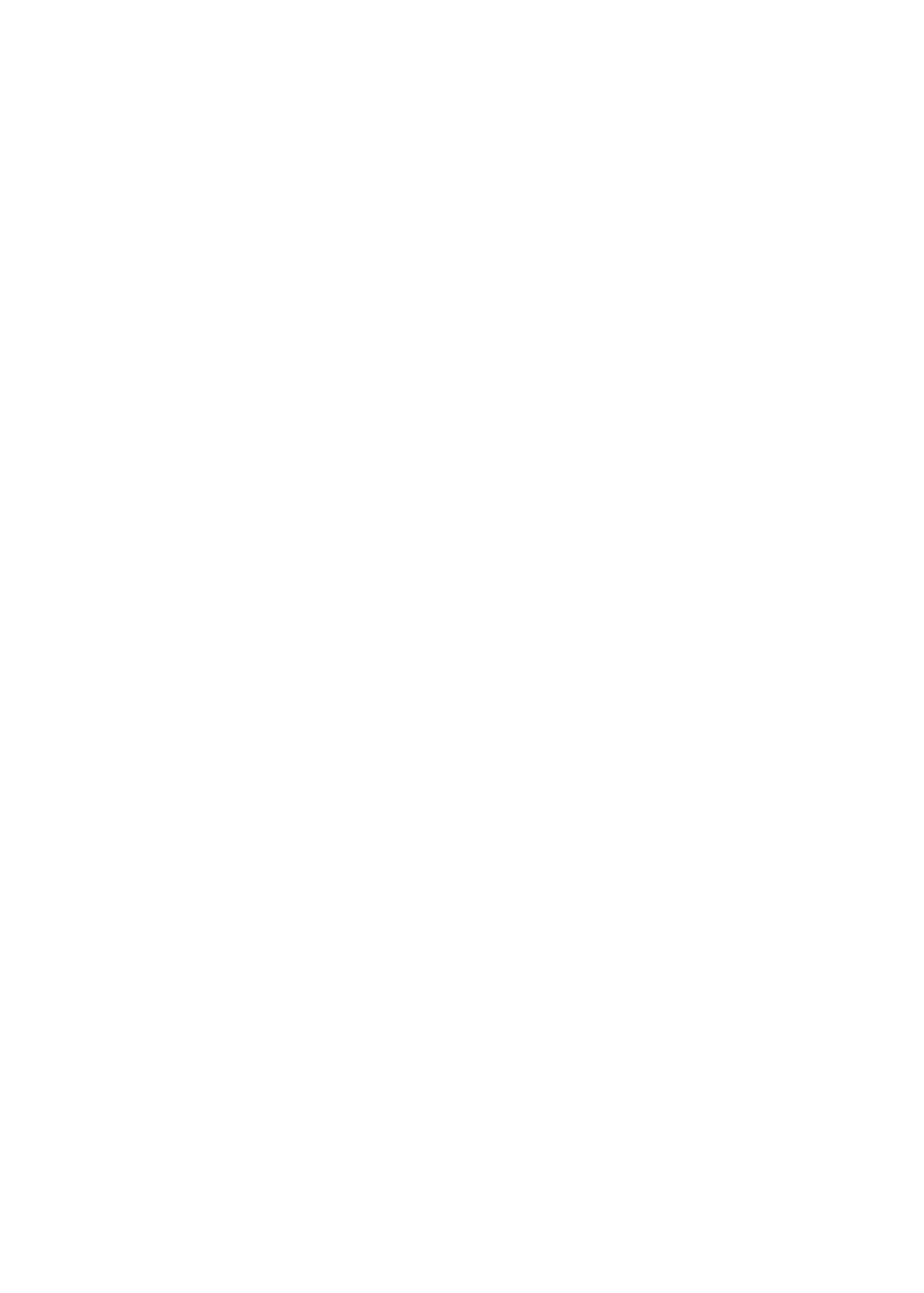## MOST IMPORTANT EVENTS IN Q3 2021

### **JULY**

The Government of Montenegro adopted the 2021 Agrobudget in the amount of 44.82 million euros, of which 27.16 million will be allocated from the national funds, 9.32 million euros from donations and 8.34 million from credit funds.

Representatives of the Government of Montenegro signed agreements with representatives of 12 commercial banks operating in Montenegro on mutual cooperation in implementing social and economic support measures for Q2 this year, which define the conditions under which micro-, small and medium-sized enterprises and entrepreneurs will be credited with 40 million euros of the total planned 70 million euros from the Council of Europe Development Bank interest-free sources.

Montenegro repaid the first instalment of the loan for the priority section of the highway to the Chinese Exim Bank and, owing to the recent hedging arrangement, recorded savings of almost four million euros (3.91 million euros).

The Government adopted the Programme for Improving the Competitiveness of the Economy for 2021, totalling three million euros. The Programme implies the implementation of seven programme lines, five of which relate to financial support and two to non-financial support, the implementation of which will enable the strengthening of export potential and improve the competitiveness of products and services.

The Central Bank (CBCG) established the CBCG FinTech Hub - Regulatory Innovation Centre, as a spot where the FinTech sector and commercial banks, will be able, inter alia, to present their innovations.

The Investment and Development Fund (IDF MN) and the Environmental Protection Fund - Eco Fund signed a Protocol on Cooperation in Implementing Green Financing in Montenegro.

#### **AUGUST**

The Government adopted a decision on founding Montenegro Works, which will monitor and analyse the financial situation of the state-owned companies, as well as provide expert support in implementing reforms for more efficient management.